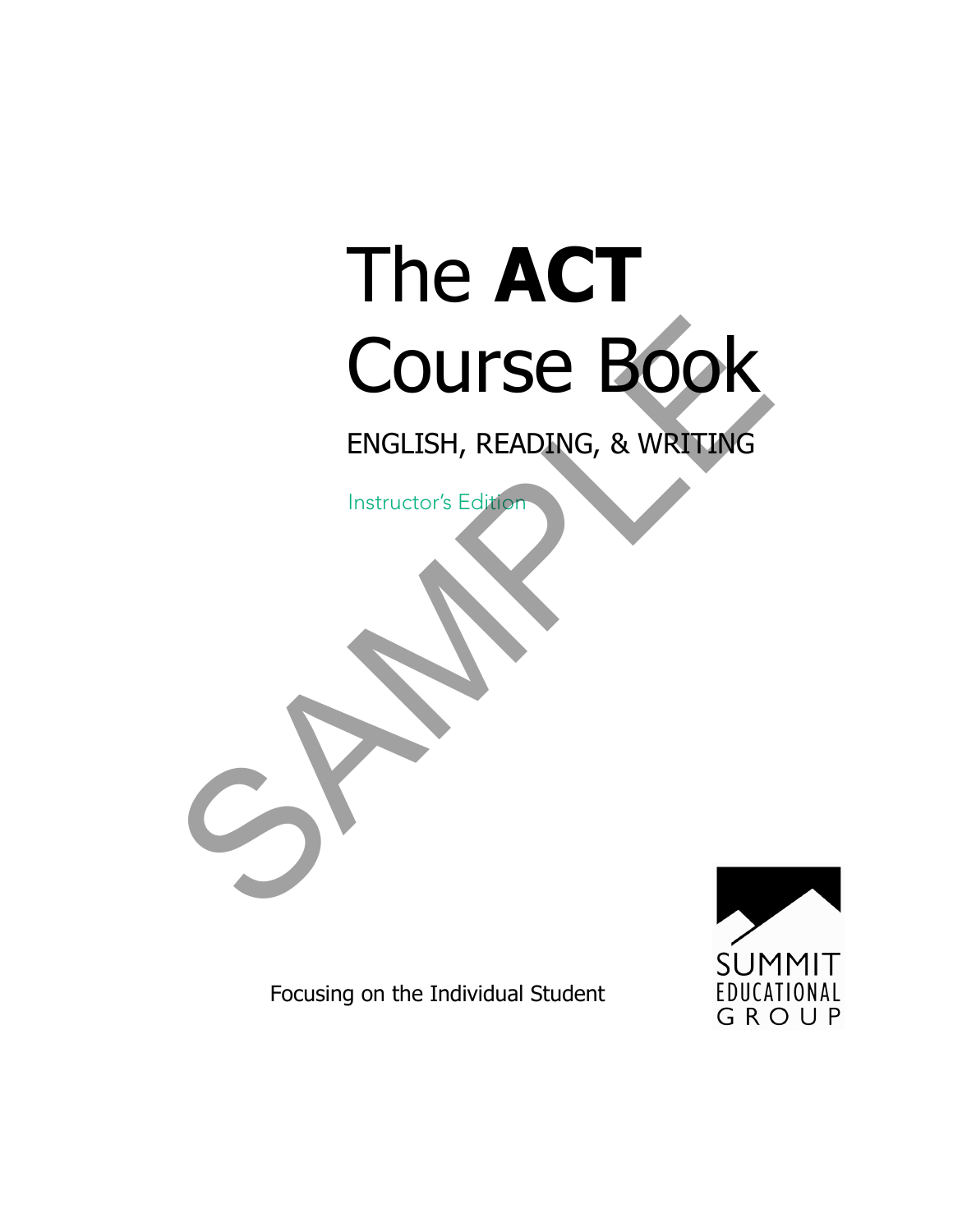## **Copyright Statement**

The ACT Course Book, along with all Summit Educational Group Course Materials, is protected by copyright. Under no circumstances may any Summit materials be reproduced, distributed, published, or licensed by any means.

Summit Educational Group reserves the right to refuse to sell materials to any individual, school, district, or organization that fails to comply with our copyright policies.

Third party materials used to supplement Summit Course Materials are subject to copyright protection vested in their respective publishers. These materials are likewise not reproducible under any circumstances.

## **Ownership of Trademarks**

Summit Educational Group is the owner of the trademarks "Summit Educational Group" and the pictured Summit logo, as well as other marks that the Company may seek to use and protect from time to time in the ordinary course of business. The method is used to supplement Summit Course Materials are subject to copyright with their respective publishers. These materials are likewise not reproduity circumstances.<br>
Summit logo, as well as other marks that the C

ACT is a trademark of ACT, Inc.

All other trademarks referenced are the property of their respective owners.

Copyright ©2017 Summit Educational Group, Inc. All rights reserved.

ISBN: 978-0-692-95250-4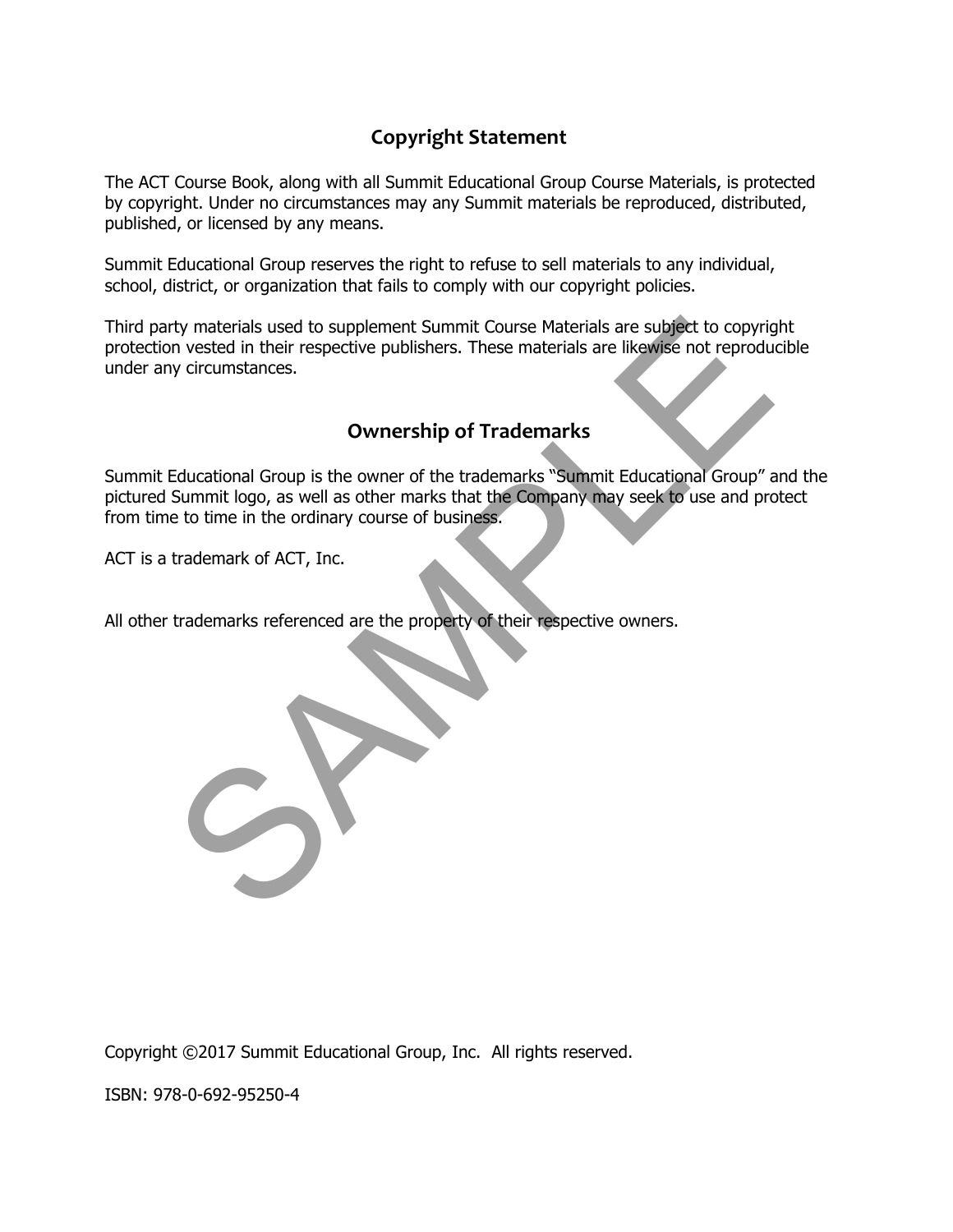# **CONTENTS**

#### **TEST-TAKING FUNDAMENTALS**

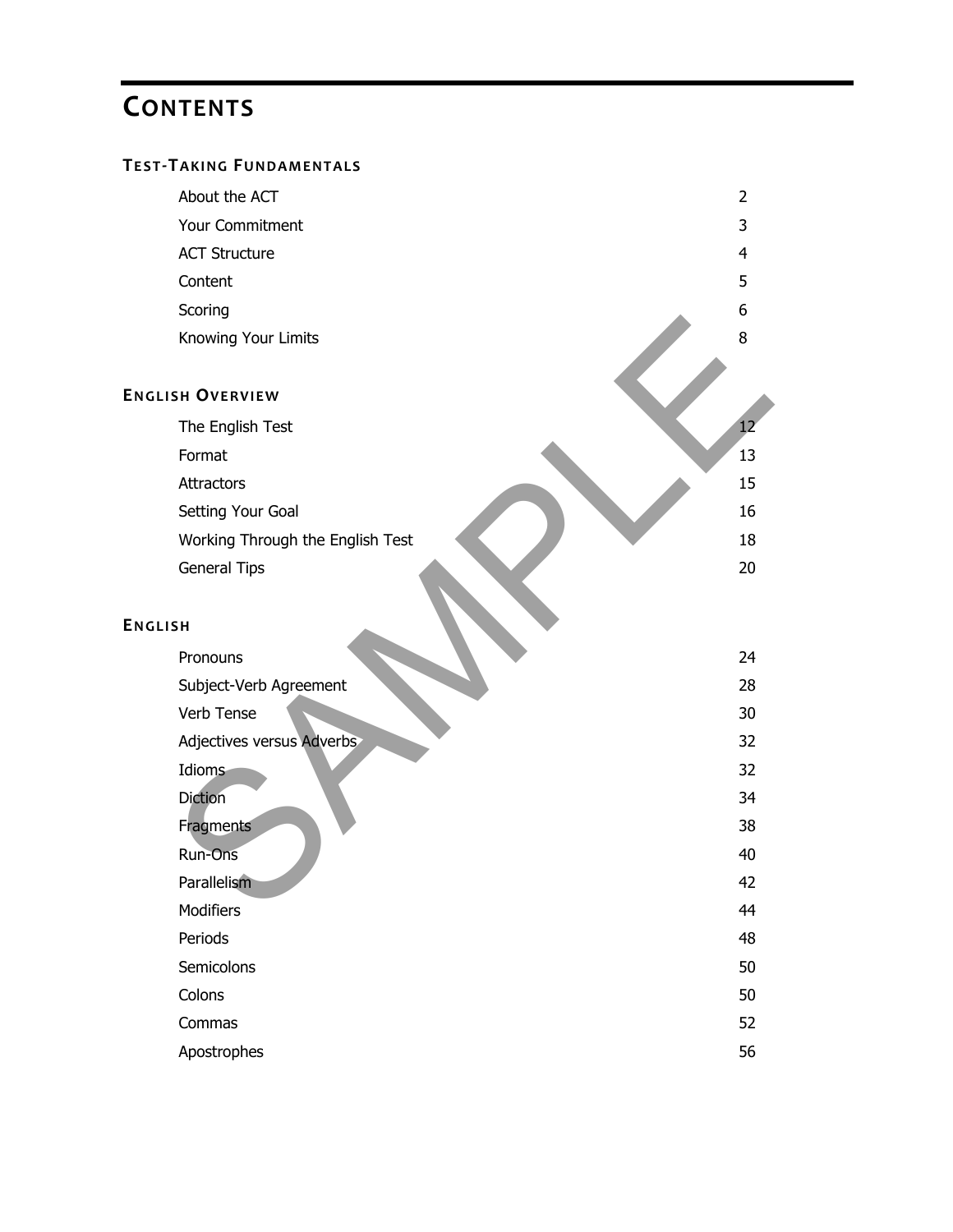|         | Main Idea                                    | 62  |
|---------|----------------------------------------------|-----|
|         | Intent                                       | 64  |
|         | Organization                                 | 66  |
|         | Addition                                     | 68  |
|         | Deletion                                     | 70  |
|         | Transitions                                  | 72  |
|         | Style                                        | 76  |
|         | Wordiness                                    | 78  |
|         | English Practice                             | 85  |
|         | <b>READING OVERVIEW</b>                      |     |
|         | The Reading Test                             | 120 |
|         | Format                                       | 121 |
|         | <b>Attractors</b>                            | 122 |
|         | Setting Your Goal                            | 124 |
|         | Working Through the Reading Test             | 126 |
| READING |                                              |     |
|         | <b>Active Reading</b>                        | 130 |
|         | Literary Narrative or Prose Fiction Passages | 132 |
|         | Social Science Passages                      | 133 |
|         | Humanities Passages                          | 134 |
|         | Natural Science Passages                     | 135 |
|         | Answering the Questions                      | 136 |
|         | Anticipating the Answer                      | 137 |
|         | Process of Elimination                       | 142 |
|         | Detail                                       | 148 |
|         | Generalization                               | 150 |
|         | Main Idea                                    | 152 |
|         | Compare & Contrast                           | 154 |
|         | Cause & Effect                               | 156 |
|         | Inference                                    | 158 |
|         | Purpose                                      | 160 |
|         | Structure                                    | 162 |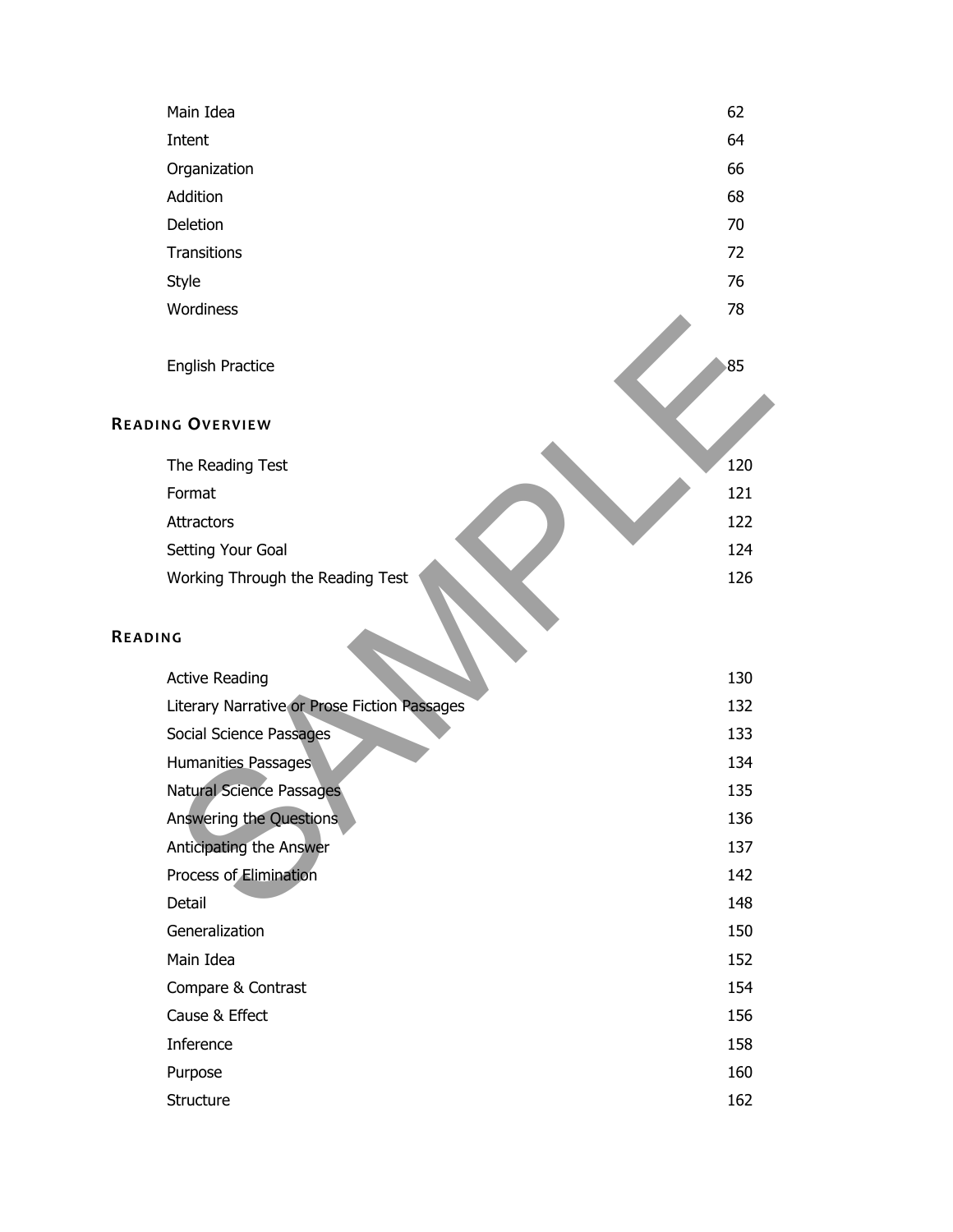| Words in Context                 | 164 |  |
|----------------------------------|-----|--|
| Voice                            | 166 |  |
| Point of View                    | 168 |  |
| Argument                         | 170 |  |
| Paired Passages                  | 172 |  |
| Reading Practice                 | 177 |  |
| <b>WRITING OVERVIEW</b>          |     |  |
| Format                           | 212 |  |
| Scoring                          | 213 |  |
| <b>ACT Essay Scoring Rubric</b>  | 214 |  |
| <b>General Tips</b>              | 216 |  |
| WRITING                          |     |  |
| The Writing Prompt               | 220 |  |
| Working Through the Writing Test | 222 |  |
| Analyzing the Issue              | 224 |  |
| <b>Assessing Perspectives</b>    | 226 |  |
| Preparing to Write               | 232 |  |
| Introduction                     | 236 |  |
| <b>Body Paragraphs</b>           | 240 |  |
| Prove                            | 242 |  |
| Disprove                         | 246 |  |
| Compare                          | 250 |  |
| Conclusion <sup>-</sup>          | 252 |  |
| Proofread                        | 254 |  |
| <b>Writing Effectively</b>       | 256 |  |
| <b>Writing Practice</b>          | 263 |  |
| <b>ANSWER KEY</b>                |     |  |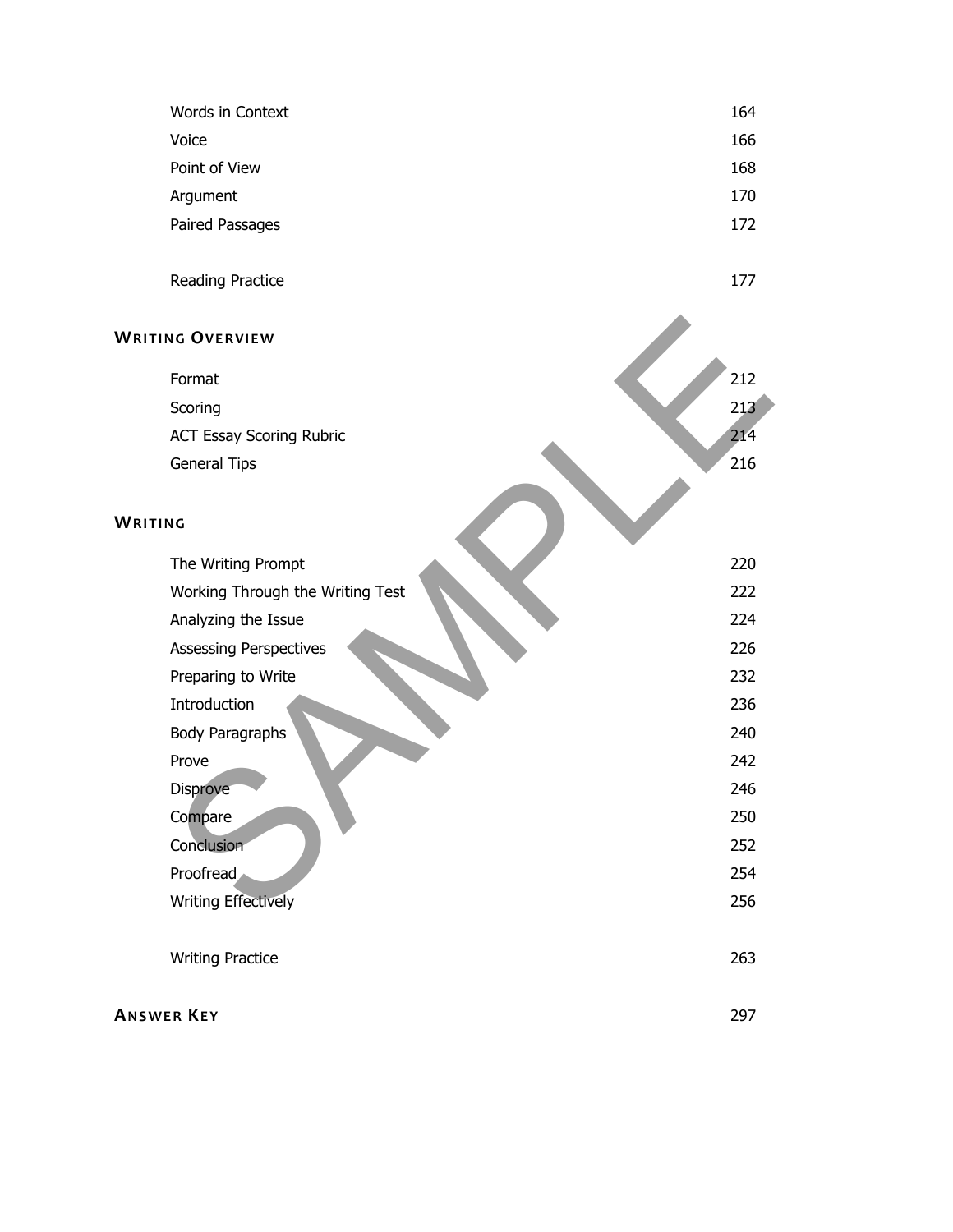#### Explanation of Instructor's Edition Notes:

- Throughout this book, helpful hints are included in green. Students will not have these notes in their version of the textbook.
- Answers are located at the bottom of each practice page.
- Selected attractor answer choices are denoted by the symbol  $\triangle$ .

SPAMPLE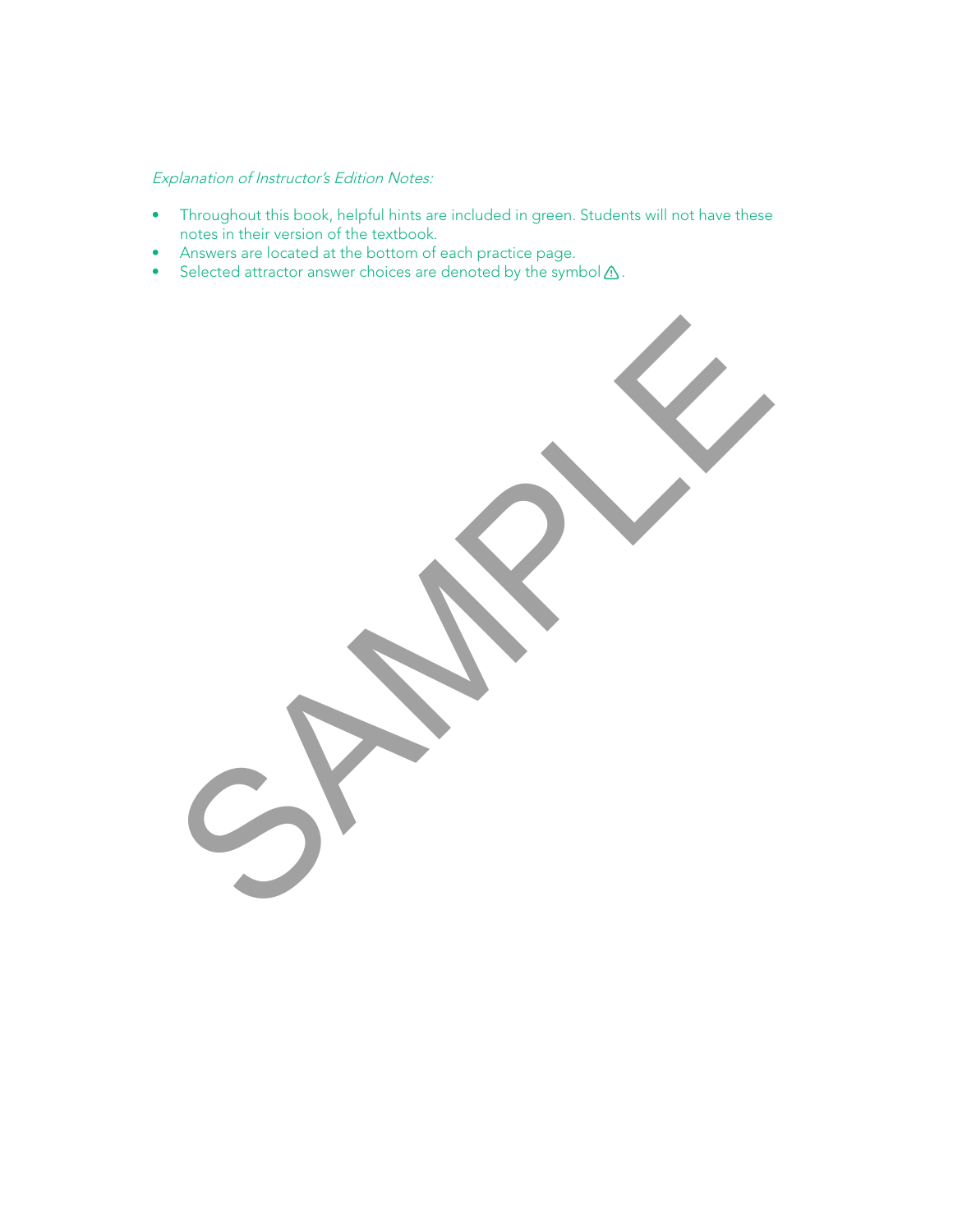## **Modifiers** 2-4 per test

A modifier is a descriptive word or phrase.

Modifier questions require careful consideration of the logic of sentences. Make sure that modifiers are properly placed so they describe the right things.

 $\Box$  Descriptions must be placed next to the things they describe.

Incorrect: Biking to school, the wind nearly blew me over. Correct: Biking to school, I was nearly blown over by the wind. Correct: As I biked to school, the wind nearly blew me over. Correct: The wind nearly blew me over as I biked to school.  $-$  ?  $\searrow$ Theoret: Biking to school, the wind nearly blew me over.<br>Correct: Biking to school, I was nearly blew me over.<br>Correct: As I biked to school, the wind nearly blew me over.<br>Correct: As I biked to school, the wind nearly ble

 $\Box$  A dangling modifier is a modifier that typically appears at the beginning of a sentence and is usually punctuated by a comma. The subject that directly follows the modifier should be what the modifier describes.

Incorrect: Tired and homesick, Mike's vacation was not as fun as he had hoped. Correct: Tired and homesick, Mike felt that his vacation was... The manner of the set of the correct of the correct of the correct of the correct of the correct of the correct of the correct of the correct of the correct o

 $\Box$  When a modifier is misplaced, the entire sentence can become illogical.

Incorrect: He skipped a rock over the surface of the river that was perfectly round.

Correct: He skipped a rock that was perfectly round over the surface of the river.

 $\Box$  Some modifiers questions will require you to rewrite a modifier in order to eliminate modifier errors.

|          |                            | Incorrect: Looking at the horizon, ominous clouds warned me of a storm approaching. |
|----------|----------------------------|-------------------------------------------------------------------------------------|
| Correct: | As I looked at the horizon | , ominous clouds warned me of a                                                     |
|          | storm approaching.         |                                                                                     |

Modifiers questions are based on logic. These problems often won't sound incorrect at first. Therefore, students should actively look for modifier errors.

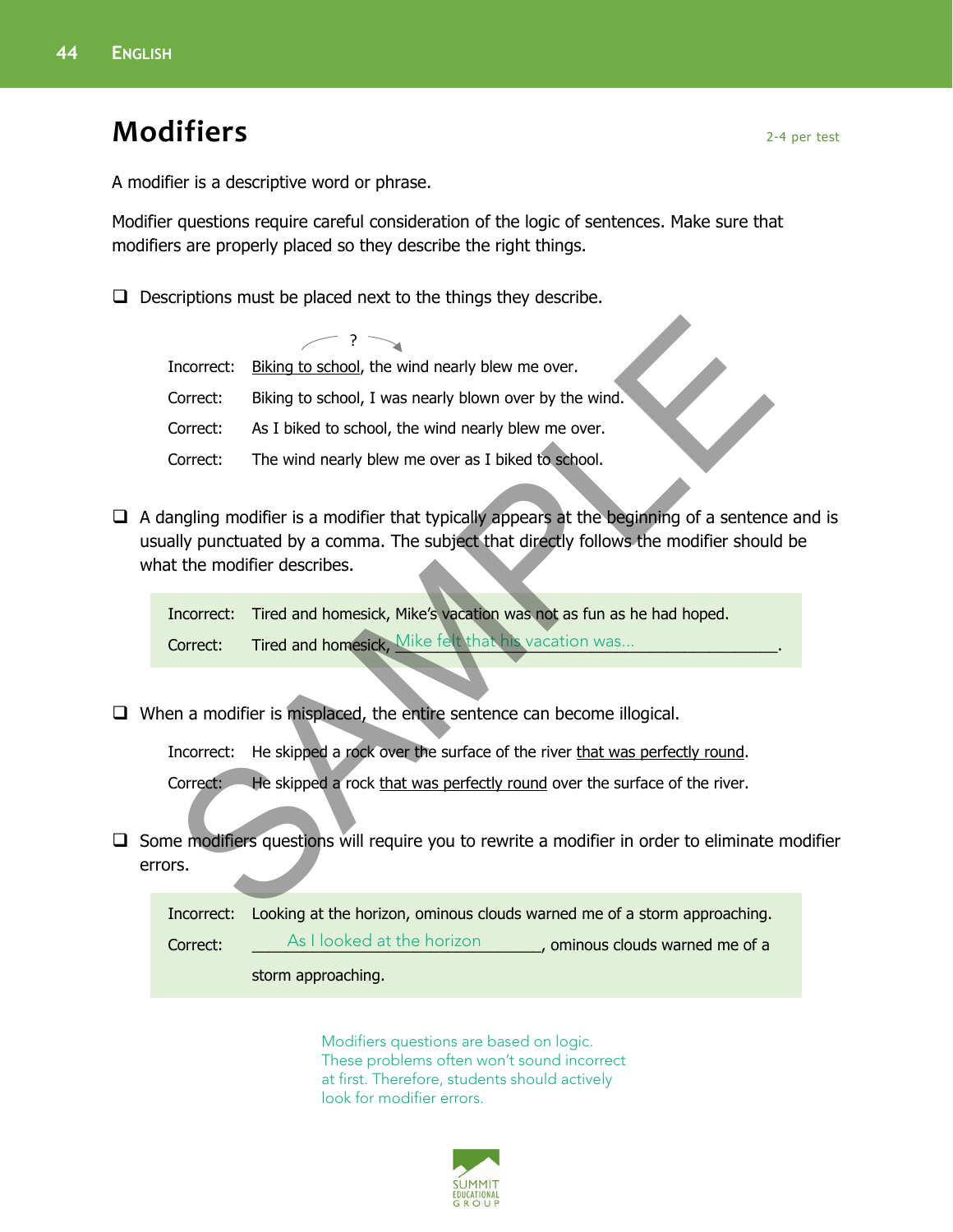Possessive names are

the sujbect that is being modified.

#### **PUT IT TOGETHER**

On his way to his grandmother's home, the sight of something by Matthew who stopped his bike suddenly. A rattlesnake was stretched out on the pavement in front of him. Nervous but curious, Matthew's bike stood between him and the deadly creature. **1 1 2** 

An examination of the rattling end of the snake's tail, an animal control officer was kneeling near the edge of the road. **3** 

Trying to coax it into a container, using the officer's tool that looked to Matthew like a large fishhook. He knew enough not to get close, but he asked why she was helping the poisonous creature. **4**  3. Standing Matthew's bike<br>
SAMPLE TRIME TRIME TRIME TRIME TRIME TRIME TRIME TRIME TRIME TRIME TRIME TRIME TRIME TRIME TRIME TRIME TRIME TRIME TRIME TRIME TRIME TRIME TRIME TRIME TRIME TRIME TRIME TRIME TRIME TRIME TRIME T

"He doesn't know it," she said, "but if this guy stays on the asphalt, he'll bake." She laughed, as the snake finally slipped into the carrier. "In the old west, he would've been the deadliest thing around. We'd have shot him on sight."

Because he was already late for dinner, Matthew was afraid to come closer. He waited for the officer to carry it **5** 

away on his bike, and then got back and continued to his grandmother's home. **6** 

- **1. A.** NO CHANGE
	- **B.** Matthew saw something and
	- **C.** Matthew's sight of something
	- **D.** something seen by Matthew
- **2. F.** NO CHANGE
	- **G.** Matthew standing his bike adjectives describing
	- **H.** Matthew stood his bike
	- **J.** standing Matthew's bike
- **3. A.** NO CHANGE
	- **B.** Examining
	- **C.** A study of
	- **D.** DELETE the underlined portion.
- **4. F.** NO CHANGE
	- **G.** the tool being used by the officer
	- **H.** the officer was using a tool
	- **J.** use of the officer's tool

**Look for modifier errors when you see a descriptive phrase at the beginning of a sentence.**

- **5. A.** NO CHANGE
	- **B.** Even though the snake was safely caged,
	- **C.** As his grandmother had warned him,
	- **D.** Leaning on his handlebars,
- **6.** The best placement for the underlined portion would be:
	- **F.** where it is now.
	- **G.** after the word *officer*.
	- **H.** after the word *back*.
	- **J.** after the word *home* (and before the period).

Reread the entire sentence with each placement. Make sure all of the pronouns in the sentence have clear, correct antecedents.

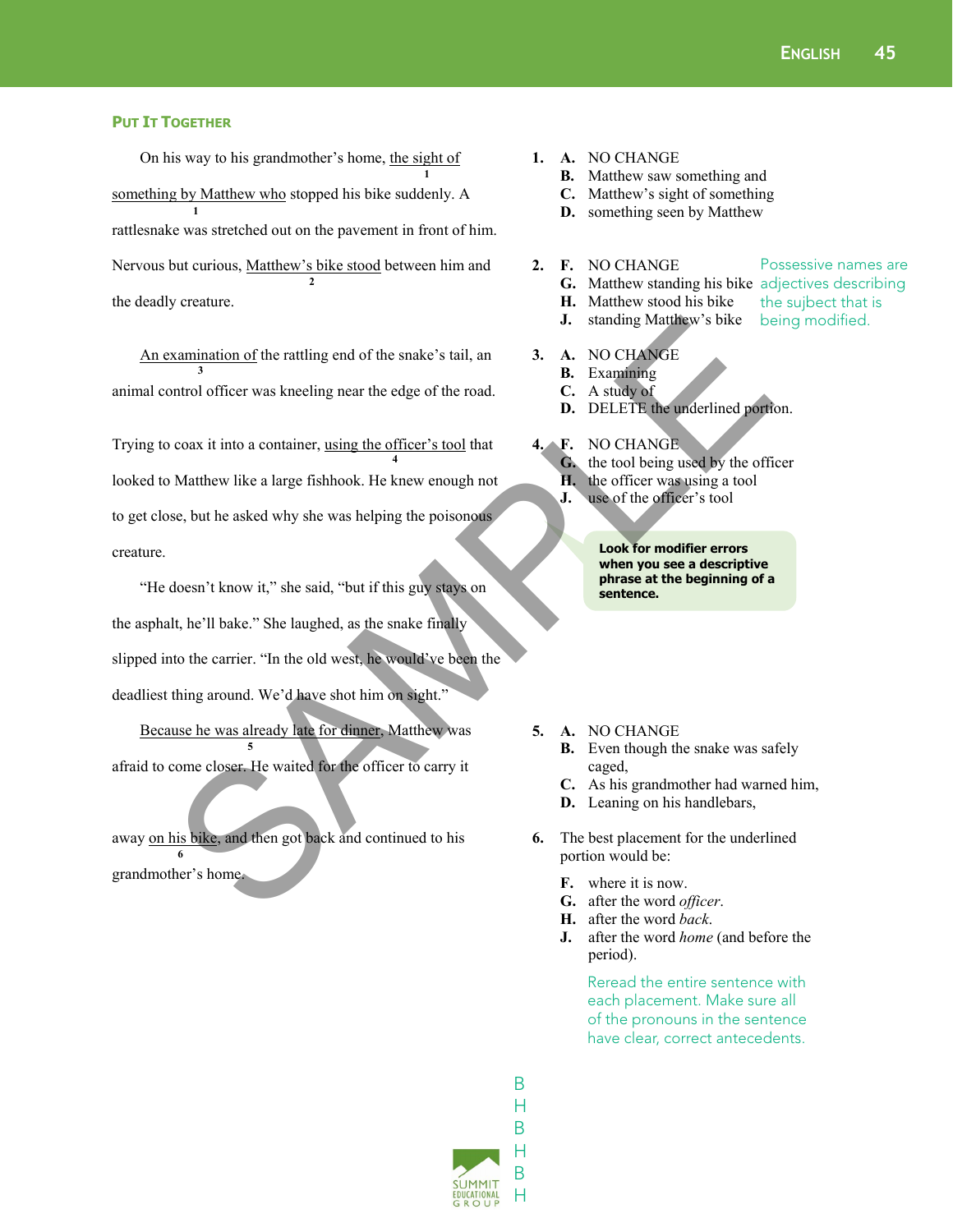## **Checkpoint Review**

In Ethiopian society, communal eating is the cultural norm. Injera, a soft, porous, and pancake-like flatbread, taking the place of utensils, providing a vessel for delivering food to the mouth. Due to the fermentation process, it has a tangy, sourdough taste that complements the spices found in many sauces and stews in Ethiopian cooking. **1**

Injera is made from teff; being a tiny grain similar in size to poppy seeds, less than 1milimeter in diameter. Native to **2** 

Ethiopia, recognizing teff as a highly nutritious grain. It can vary in color, ranging from pale white to yellow to deep brown. Those who can afford the expense will pay more for the pure white variety, known as manga, then other varieties. Many will buy the less expensive red or mixed varieties or will blend the teff with cheaper grains, such as sorghum, barley, and maize. **3 4** The state that complements the spices found in many<br>
a is made from <u>tefficions</u> a tiny grain similar in size<br>
seeds, less than I milimeter in diameter. Native to<br>
seeds, less than I milimeter in diameter. Native to<br> **C.**

From the plateaus of the highlands to the plains of the lowlands, teff adapts well to the lands of Ethiopia. It can survive through droughts and floods, grows more efficiently in higher temperatures than wheat and other grains can. Its optimal growth occurs at altitudes of 1800-2100 meters, but it can be grown at sea level to as high as 3000 meters. Over 6 million farmers harvest teff, producing a quarter of the cereal production in the country. Scattering a handful of the grain can sow a large area. Only one pound of seed is needed to grow **5** 



- **1. A.** NO CHANGE **B.** having taken
	- **Fragments**
	- **C.** it takes
	- **D.** takes
- **2. F.** NO CHANGE **G.** teff, being a **H.** teff. A **Fragments** 
	- **J.** teff, a
- **3. A.** NO CHANGE
	- **B.** recognized teff
	- **C.** one recognizes teff
	- **D.** teff is recognized
	- **4. F.** NO CHANGE Diction, Parallelism

Modifiers

Run-ons

- **G.** than other varieties
- **H.** then do other varieties
- **J.** than for other varieties

- **5. A.** NO CHANGE
	- **B.** floods and grow
	- **C.** floods grow
	- **D.** floods; grows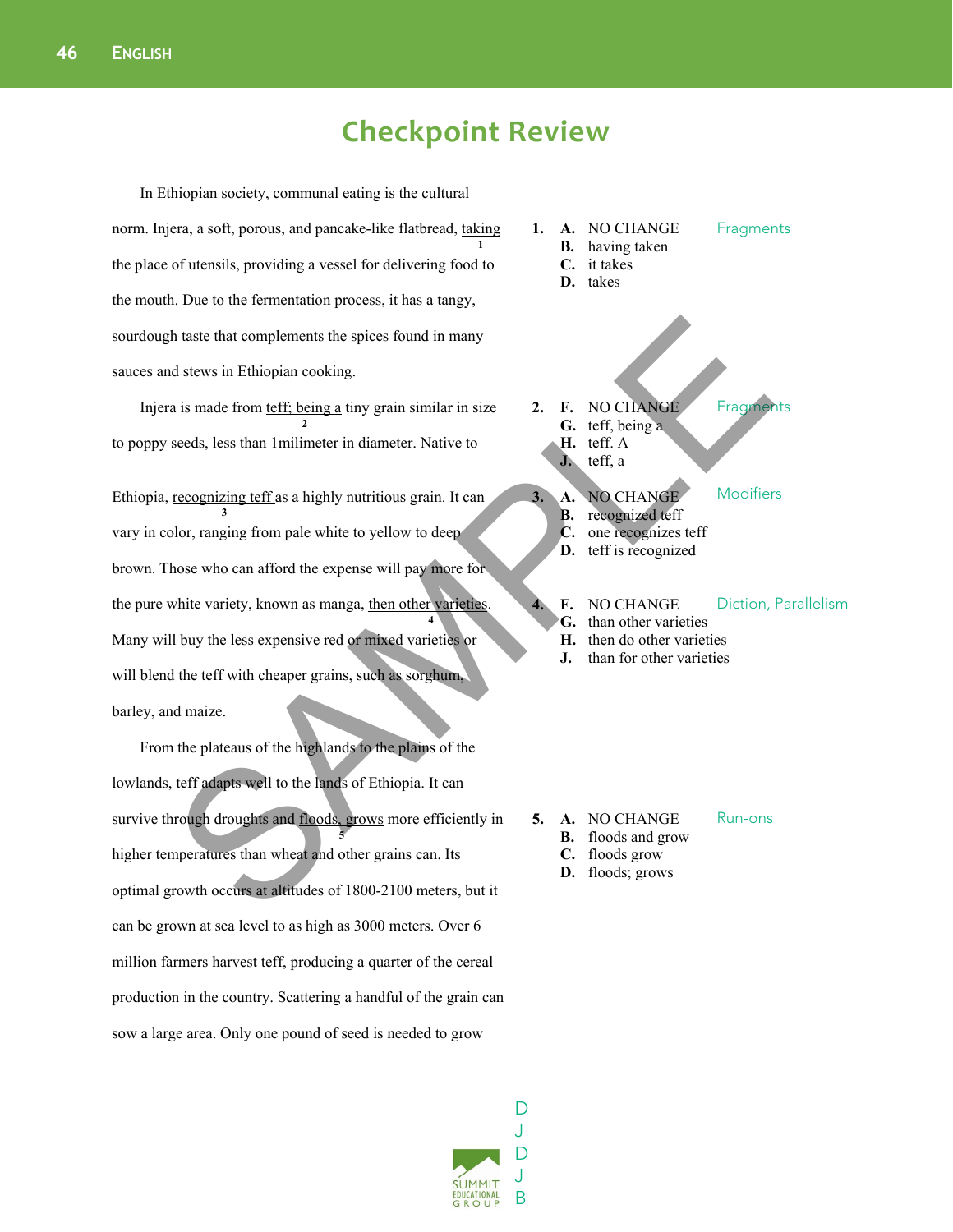# **Process of Elimination**

- $\Box$  Correct answers to Reading questions might not jump out at you. Often, you will have to eliminate answer choices. Wrong answers range from clearly wrong to almost right.
- □ Make sure that you've found the **best** answer, not just a good one. Reading questions, especially difficult ones, will usually contain at least one or two choices that are "almost right."
- $\Box$  Eliminate answer choices that:
	- aren't relevant or true.
	- might be true but don't answer the question asked.
	- might be true but are too broad.
	- might be true but are too narrow.
	- are exactly the opposite of what is correct.
	- address the wrong part of the passage.
	- use words and phrases from the passage but do not answer the question correctly.
	- are too extreme.
- $\Box$  Look for opposites.

If two answer choices are exact opposites, one of them is likely the correct answer.

 $\Box$  Be careful of answer choices that are only mostly correct.

Some answer choices will be almost perfect, but will have one detail or word that does not work. Do not choose an answer choice just because parts of it sound good. inate answer choices that:<br>
aren't relevant or true.<br>
Example the true but are too broad.<br>
Example the true but are too broad.<br>
Example the true but are too broad.<br>
Andress the wrong part of the passage.<br>
Sample and the pa

 $\Box$  Be careful of incorrect names and facts.

Some answer choices will be almost correct—the right answer, but with the wrong name plugged in, or with the names swapped.



Most students solve Reading questions by trying to prove answer choices right. This approach often leads to multiple answers that seem correct. Instead, students should Anticipate the Answer; when that doesn't fully work, they should prove answer choices wrong until only the best answer remains.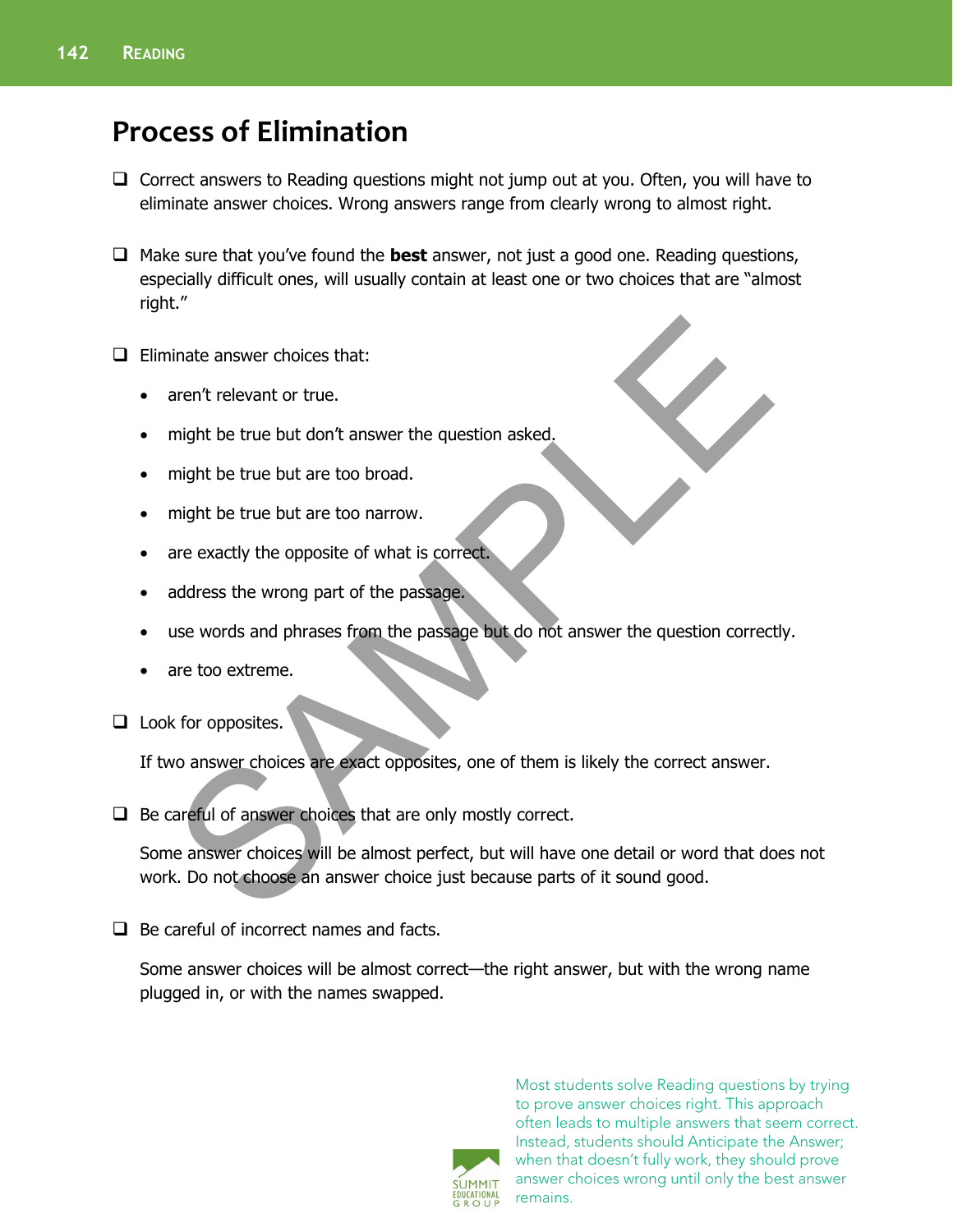$\Box$  Be on the lookout for answer choices that are designed to attract your attention away from the correct answer.

 In World War I, engineers realized that advancements in airplanes had neglected the safety and efficiency of pilots. Though planes had become faster, stronger, and more maneuverable, they were harder to fly. Therefore, throughout the war (and the next World War to follow), teams of researchers refined aircraft to be easier and safer to use. Controls were redesigned, displays were simplified, and cockpits were reorganized. This sparked a new mode of thought, considering man's interaction with tools and technology. Engineers began viewing the man-machine interface as a sort of conversation, in which the user inputs signals (such as moving a joystick or flipping a switch), and the machine offers a response (such as illuminating a light or activating a rotor).

In the modern world, as technology becomes increasingly powerful and prevalent, there is an effort to ensure that tools are streamlined and simple to use. This may not seem overly important with something such as a vending machine, which only requires that the user provide payment and input the desired product. However, with a machine as robust as a smartphone, the user interface is carefully crafted so that the vast array of possible inputs does not overwhelm or confuse the user. Engineers began viewing the man-machine interface as a sort of conversation, in which<br>the user inputs signals (such as imoving a joystick or flipping a switch), and the machine<br>offers a response (such as illuminating a lig

 What does the statement about smartphones most strongly suggest about the "conversation" described in the first paragraph?

- A. Over time, users have become much better at adapting to complicated controls.
- B. If users become overwhelmed by their interaction with a tool, they should instead focus on using simpler tools.
- C. All modern technologies are based on lessons learned from the failures of World War I.
- D. The relationship between technology and user has become a critical consideration for modern devices.

Try to isolate the correct answer by eliminating the other answer choices. Explain how you can prove answers are incorrect.

- A. it's not about the user ability, but how devices interface with users
- **B.** it's not about simpler tools, but making it easier to use complex tools
- C. <del>100 extreme</del> **Example 2014 C. 100 extreme Example 2014 C. 100 extreme Example 2014 C. 100 extreme Example 2014 C. 100 extreme Example 2014 C. 100 extreme Example 2014 C. 100 extreme 40** too extreme
- D. <u>Correct</u> 2008 and 2008 and 2008 and 2008 and 2008 and 2008 and 2008 and 2008 and 2008 and 2008 and 2008 and 2008 and 2008 and 2008 and 2008 and 2008 and 2008 and 2008 and 2008 and 2008 and 2008 and 2008 and 2008 and 20 correct
- $\Box$  Using Process of Elimination doesn't mean you should rush through the question and immediately start reading answer choices. With each question, your first step should be to understand the question and to try to answer it before reading the answer choices.

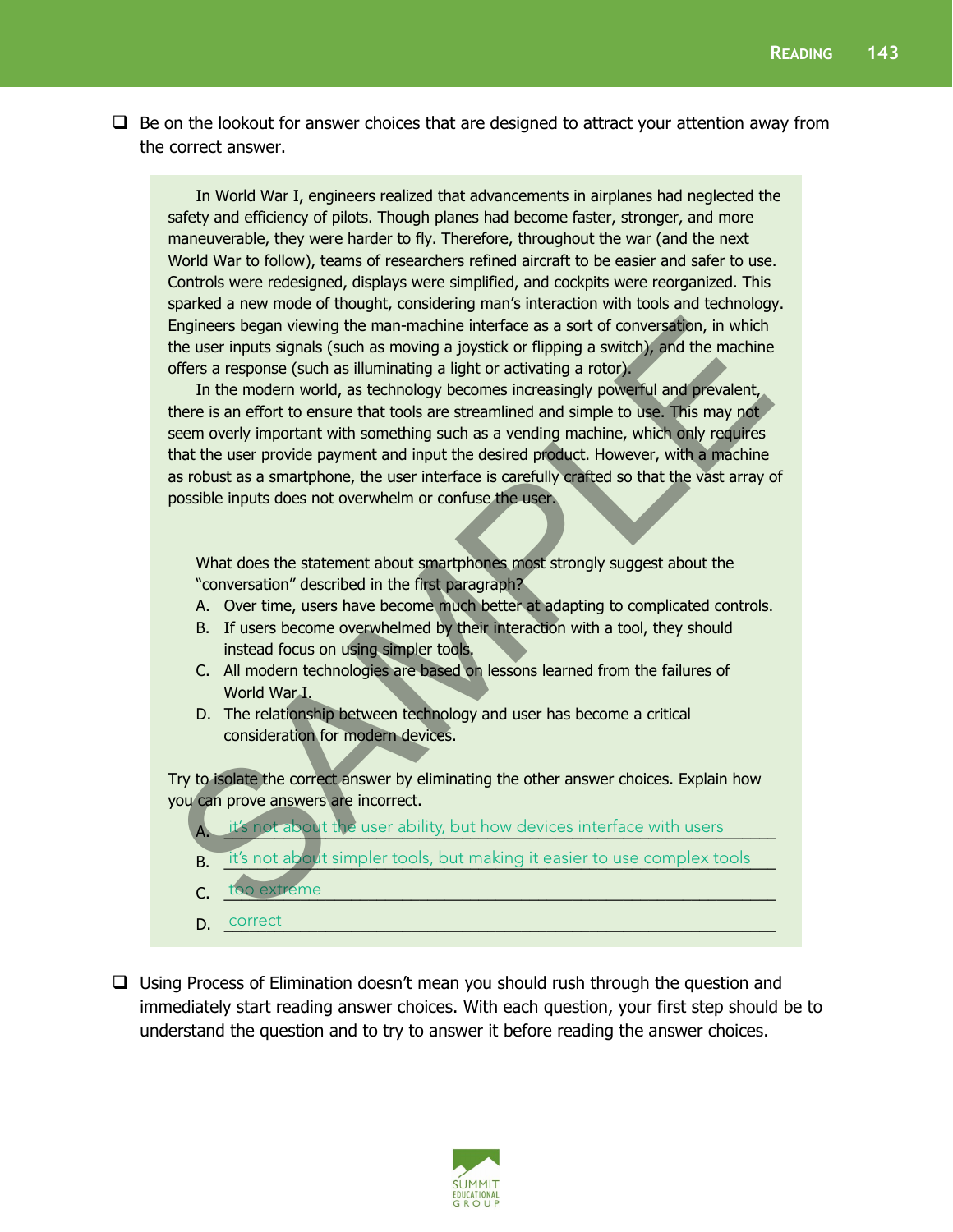#### **PUT IT TOGETHER**

**LITERARY NARRATIVE**: This passage is adapted from the short story "A Wake Awake" by Cynthia C. Washer.

We gathered in my great-grandmother's room. The women of the family, some apart for many years, had gossip and family stories to relate. Ancient springs squealed as they perched on the edges of my great-

- 5 grandmother's bed. Their voices echoed off the walls of the small room. I was silent, because it seemed most appropriate. Their talking made me uncomfortable, as if we were being rude, but logically there was no reason to quiet down. In the center of this chamber was
- 10 my old ancestor, as calm in her rest as a pearl within an oyster. Her skin seemed waxy and gray. I finally recognized how old she had been.

My great-grandmother had never looked like this before; at least, not in front of me. She had always 15 refused to be seen until she had made herself ready. For her, this meant ruby lipstick, darkened eyebrows, and rouge. In later years, I discovered that it also meant inserting her dentures, and that her little pillbox hats had become less of a fashion statement and more a 20 means to conceal thinning hair. I only ever saw her after all of her primping and grooming, so it had seemed that she had never aged during my lifetime. As a child, I had suspected that her heavy makeup was a natural part of her face.

25 There in the room with her body, I slouched against the doorway as the other women of the family retold stories about her. They joked about when my great-grandmother began to call all of the women of the family "Mami;" then they guessed at when they

- 30 first knew her memory was beginning to fail. I fiddled with the locket of my necklace and remembered the final time that my great-grandmother uttered my own name aloud; we had been in that same house, and she had taken off her gold necklace and pressed it into my
- hand. It was a gift, she explained. I had struggled to open the locket, but it remained firmly clasped, like a startled clam. I asked her what was inside the golden pendant, and she smiled back at me. "My legacy. Can you keep it safe?" she asked. I nodded and put the 40 necklace on. That had been several years earlier, and I
- had worn it every day since.

3

5

She was a careful, reserved woman. I remembered bracing myself for embarrassment whenever we went out to eat with her. I knew, at some point, she would 45 herd all of the little containers of marmalade and coffee creamer, along with the sugar packets and straws, into a little hill, and then dump them hastily into her bag. In her kitchen, there was always a used teabag, graying from multiple steepings, hanging to

50 dry over the dish rack, keeping company with the clear plastic bags she had washed for reuse. She was reluctant to let anything go to waste. In the same way, it seemed to me, she held tightly onto her few prides.

I fondly remembered her moving expertly around 55 her kitchen. Her tools and ingredients were plain, but her food was always incredible. Her pantry was stocked with all manner of canned goods; pears in sticky syrup, cannellini beans, and, most importantly, the staple of all Italian-American matriarchs: stewed 60 tomatoes. I used to help her open the large cans and then watch her pour the tomatoes into her large cooking pot. At first, they would peek out timidly above the tomato juice, plump red frogs in a crimson pond. Somehow, with that culinary sorcery inherent to 65 grandmothers, her creaky hands would transform the simple ingredients into a delicious sauce. The secrets of her magic were closely guarded; when others asked for the recipe, they would quickly discover that she had intentionally omitted some mysterious essentials. 70 By doing this, she had protected her respected position among the members of our family. The best performant that the content of this change is the signal of all Italian-Amperican matriarce<br>
quied down in the center of this change is observed to all Italian-Amperican matriarce<br>
contents of this change of the

My mother, aunts, great-aunts, and cousins shared these stories and more. Even as the lively conversation made their cheeks flushed and breath short, it only 75 served to make my great-grandmother's skin seem more colorless and her chest more still. And then, abruptly as twittering blackbirds, the flock of women abandoned their bedside perches and swooped into the kitchen, where they began preparing for dinner.

80 I felt the need to address my great-grandmother in some way, but did not know where to begin. I moved toward the casket, but I was stopped by an exposed nail extending from the doorway. It caught the chain of my necklace, and after a strangled yelp and brief 85 struggle, I saw the locket fall through my grasping fingers to the floorboards. The pendant had burst open. My frustration quickly turned to wonder as I examined the golden remains. In place of the expected family portraits, the locket held something far more precious. 90 In precise script, my great-grandmother had outlined the recipe for her famed marinara sauce, leaving no ingredient out of the mix. I read it in disbelief—here was the very secret that, for my whole life, relatives had been trying to uncover. Holding the treasured 95 scrap in my hands, I finally knew how to honor her. After reading the words one last time, I carefully tore the paper into tiny fragments. Carefully, I placed all of the pieces back into the locket, and smiled. Her legacy was now secure.



2

5

3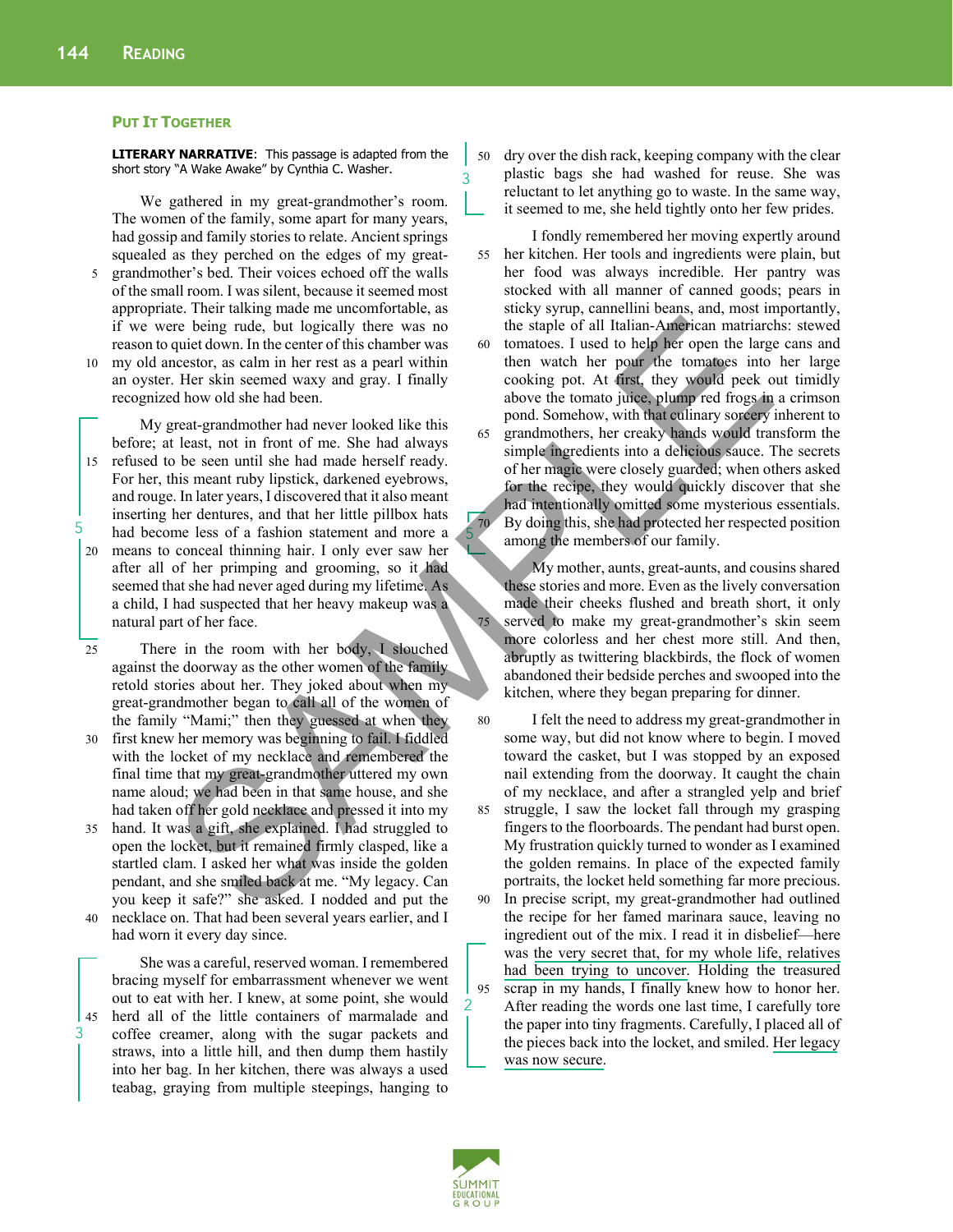#### Main Idea

- **1.** The passage can best be described as primarily:
	- **A.** a narration of several events that have restored the bonds of a broken family. not true
	- **B.** an attempt by a young woman to understand the peculiarities of her great-grandmother. narrow
	- **C.** a young woman's remembrance of and tribute to her great-grandmother. lines 9-10, 80
	- **D.** a dialogue between members of two generations of a family. not true

#### Inference

- **2.** It is reasonable to conclude from the events in the passage that the narrator tears apart the paper found in the locket because she:
	- **F.** felt jealous of her great-grandmother's cooking skills. not true
	- **G.** was trying to get more attention from her other relatives. not true
	- H. needed a way to express her grief physically. not true
	- **J.** wanted to protect her great-grandmother's secret. lines 93-94, 98-99

#### **Detail**

- **3.** The descriptions in lines 42-53 are examples of:
	- **A.** the great-grandmother's thrifty nature.
	- **B.** reasons why the narrator never enjoyed spending time with her great-grandmother. not true
	- **C.** secrets that the family was not aware of until the great-grandmother's death. not true
	- **D.** traditional meals the family enjoyed together. not true

#### Detail (Except/Least/Not)

- **4.** The narrator uses all of the following to characterize her great-grandmother EXCEPT:
	- **F.** physical details. lines 16-20
	- **G.** descriptions of the narrator's memories. lines 31-33
	- **H.** references to how other family members describe her great-grandmother. lines 25-27
	- **J.** comparisons between the narrator and her great-grandmother as a young woman.

#### Purpose

- **5.** The descriptions in the second paragraph (lines 13-24) and fifth paragraph (lines 54-71) depict the great-grandmother as someone who:
	- **A.** is unwilling to reveal information about herself. too narrow
	- **B.** prefers to be alone rather than to share time with her family. not true
	- **C.** makes great efforts to be respected. lines 70-71
	- **D.** frugally keeps and reuses things in order to save money. wrong part of passage

#### **Give reasons for eliminating incorrect answers.**

- **A.**  family was not broken
- **B.**  grandmother's peculiarity is a minor point
- **C.**
- **D.**  the passage is not about a dialogue

**Before jumping to the answers, make sure you understand the question, and try to answer it without looking at the answer choices. Doing so will make it easier to use POE and to find the correct answer.**  ensample the conclude from the events in the<br>
reasonable to conclude from the events agart the paper<br>
fit jealous of her great-grandmother's cook-<br>
may skills, not true<br>
was trying to get more attention from her<br>
media awy

#### **Give reasons for eliminating incorrect answers.**

- **A.**  she is secretive, but not unwilling to share
- **B.**  she did share time with family
- **C.**

C

**D.**  her thriftiness is in the fourth paragraph

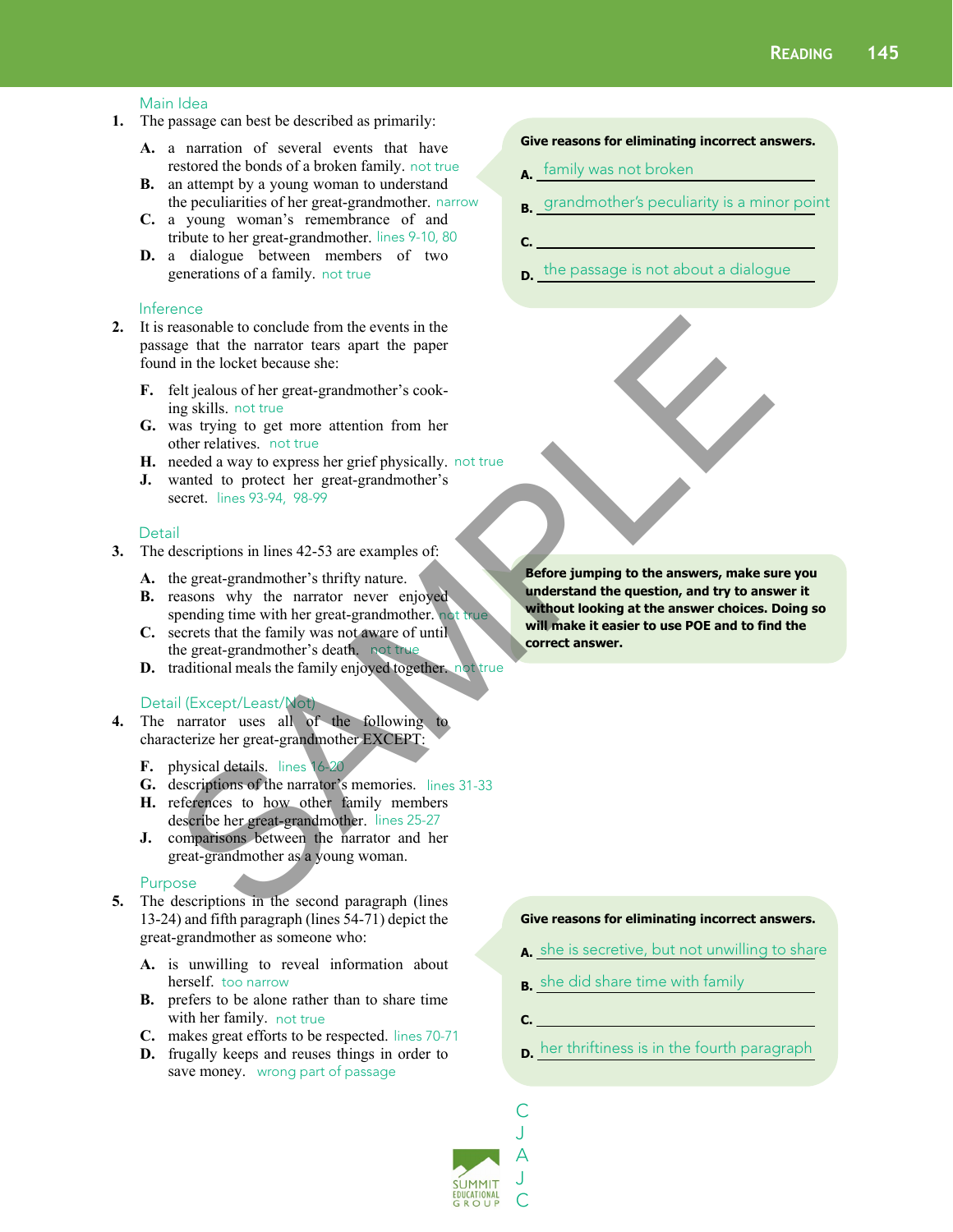# **Words in Context**

3-6 per test E M H

 $\Box$  Words in context questions ask you what a word, phrase, or statement means in the context of the passage.

These questions do not test your vocabulary as much as they test your ability to understand how words can have different meanings in different situations.

 $\Box$  Words in context questions typically appear in the following forms:

As it is used in line \_\_\_, the word \_\_\_\_\_ most nearly means that... In the context of the passage, the statement in lines \_\_\_ most nearly means that... The phrase \_\_\_\_\_\_\_\_\_\_\_\_\_\_ refers to the... Which of the following words from the passage is used figuratively? The author uses the term \_\_\_\_ to refer to... In the context of the passage, the phrase \_\_\_\_\_\_ can most nearly be paraphrased as... When the author says, "\_\_\_\_\_\_\_," she most nearly means... SAMPLE

- $\Box$  The correct answer to a words in context question is often a secondary and obscure definition of the selected term. Incorrect answer choices usually include more common **usages or definitions.** The word "run" is a useful example of this, as most students will be familiar with at least a few possible meanings for "run" (a physical activity, starting a computer program, a tear in a stocking, an attempt to win a political office...).
- $\Box$  Read the entire sentence to understand the context in which the word or phrase is used. If necessary, also read the sentences which appear before and after.

When you encounter a word you don't recognize or a sentence you don't understand, you can use the surrounding information to help you determine what it means. Even if you can't determine the exact meaning, you should be able to make an educated guess.

### $\Box$  If you are stuck, try plugging in. Reread the sentence with each of the answer choices and see which works best.

Process of Elimination can be useful here. Try plugging various definitions back into the original sentence and see if it makes sense.

If the sentence ends a paragraph, the beginning of the next paragraph may provide useful information.

For students who struggle with vocabulary, these questions can be very frustrating. While building their vocabulary can help, focus on other strategies that they may be able to use more effectively.

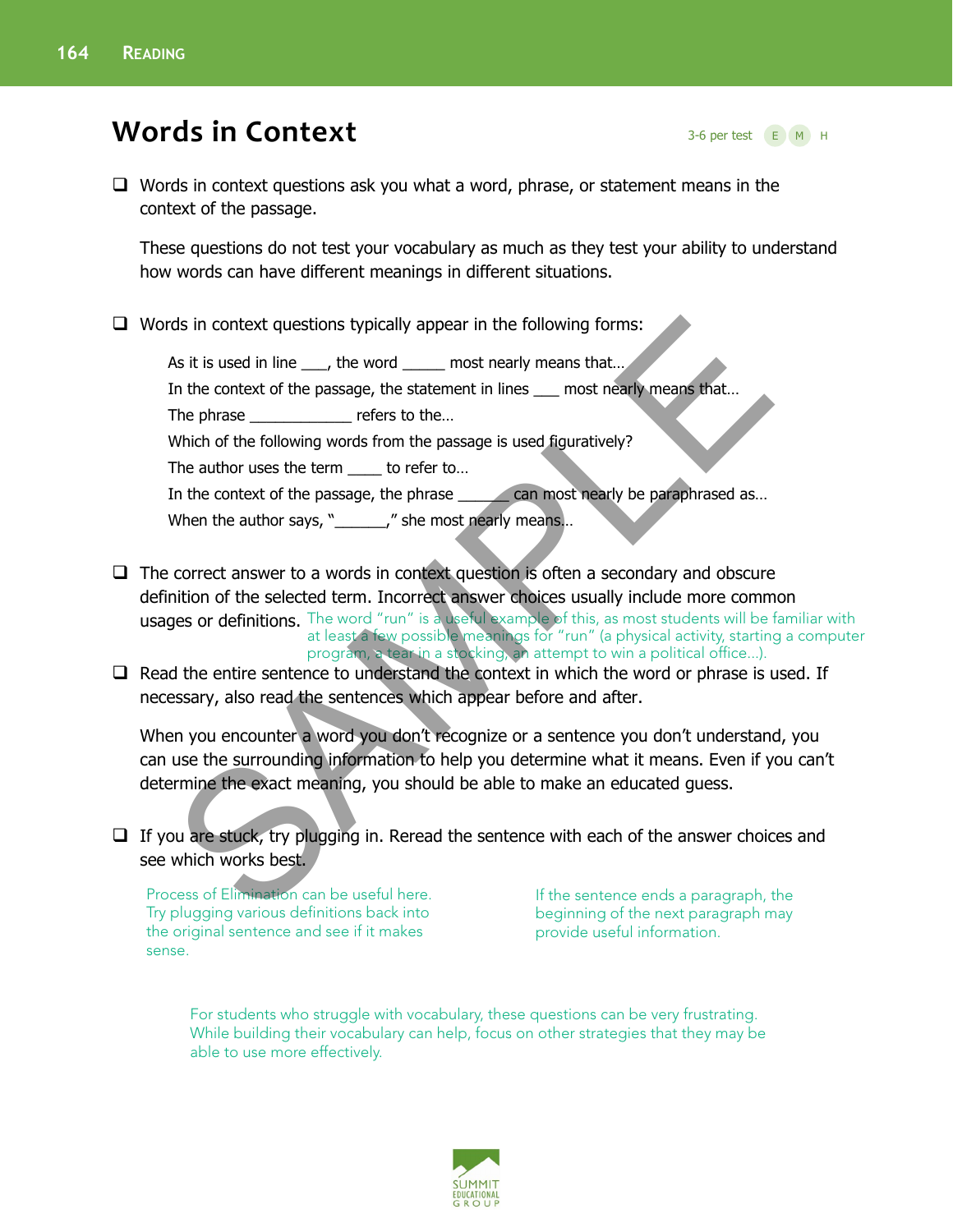#### **PUT IT TOGETHER**

**HUMANITIES**: This passage is adapted from Larzer Ziff's introduction to "Nature and Selected Essays," a collection of essays by writer and philosopher Ralph Waldo Emerson.

 In his constant emphasis on the self, Emerson was reacting to the social tyranny of the American crowd. He did not for a moment believe that the counter to majority rule should be a return to some form of

- 5 monarchy. Rather, he pursued the ideal of disbanding the mob through bringing to each of its members a sense of identity as a separate person. Ideally, each of us can develop a sense of self that resists grouping if we follow our reason rather than our understanding.
- 10 The rightness of our own uniqueness takes precedence over the mere correctness of common sense. Where others gazed upon a church congregation or a political gathering and saw a mass unified by a purpose or a prejudice, Emerson saw individuals, each with his or
- 15 her own integrity, an integrity that was being destroyed by the preacher or party boss who encouraged them to think of themselves as a collectivity.

 In May 1839, Emerson returned from attending 20 church to vent in his journal his displeasure with the minister he had heard: "Cease, thou unauthorized talker, to preach of consolation, and resignation, and spiritual joys, in neat and balanced sentences. I know these folk who sit below you, and on the hearing of dentity as a separate person. Ideally, each of<br>
welve and yield to a<br>
ve our reason of self that resists grouping if<br>
we our reason after than our understanding.<br>
the majority, we simply add resonance<br>
means of our reason

- 25 these words look up. Hush, quickly: for care and crisis are real things to them. There is Mr. Tolman, the shoemaker, whose daughter is gone mad, and he is looking up through his spectacles to hear what you can offer for his case. Here is my friend, whose clients are
- 30 all leaving him, and he knows not what to turn his hand to next. Here is my wife, who has come to church in the hope of being soothed and strengthened after being wounded by the sharp tongue of an intruder in her house. Here is the stage-driver who had the jaundice,
- 35 and cannot get well. Here is B. whose courage failed last week, and he is looking up. O speak real things, then, or hold thy tongue." These comments are an example of how Emerson saw one plus one plus one when he saw a group. For him this was not a trick of

perception; it was a moral necessity.

 European reformers of the day struggled against the tyranny of one or another monarch and were enraged by the cruel division of their native land into parcels. They opposed their rulers by attempting to

- 45 rally their compatriots and create powerful mobs. But America was a land in which the tyrant was already a collectivity. In this different political environment, Emerson pursued a different tactic. He attempted to disperse the American mob and encouraged each citizen to have their own, individual voice. He writes
- 

in his journal in April 1841: "Let there be one person, let there be love and truth and virtue in one individual, in two individuals, in ten individuals, then can there be community: then is community for the first time 55 possible. Now nothing can be gained by merely adding zeroes to a faceless sum."

 The revolution which Emerson incites is moral. He urges us to realize that when we follow our individual reason, each of us is a majority of one already. 60 Emerson argues that if we each yield to a numerical majority, we simply add zeroes to ourselves, as our own voice is lost in the crowd's. In this sense, to join the majority is to participate in our own diminishment and in the degradation of democracy.

- **1.** The word "counter" in line 3 most nearly means:
	- **A.** addition. Not relevant
	- **B.** support. Opposite
	- **C.** ledge. Too literal
	- **D.** antidote.
- **2.** By the expression "one plus one plus one" in line 38, the author emphasizes Emerson's:
	- **F.** oversimplified view of human differences. Extreme
	- **G.** reliance on mathematical logic to support his philosophy. Too literal
	- **H.** belief in the importance of each individual person.
	- **J.** conviction that people are as interchangeable as numbers. Opposite
- **3.** In line 44, the word "parcels" most nearly means:
	- **A.** segments.
	- **B.** packages. Not relevant
	- **C.** camps. Not true
	- **D.** groups. Not true
- **4.** In line 61, the statement that "we simply add zeroes to ourselves" most nearly means that:
	- **F.** the way to accumulate wealth for ourselves is to cooperate with others. Irrelevant
	- **G.** the way to gain support for our cause is to adapt it to the wishes of the majority. Opposite
	- **H.** we gain nothing by opposing public opinion.
	- **J.** we gain nothing by aligning ourselves with the biggest constituency.

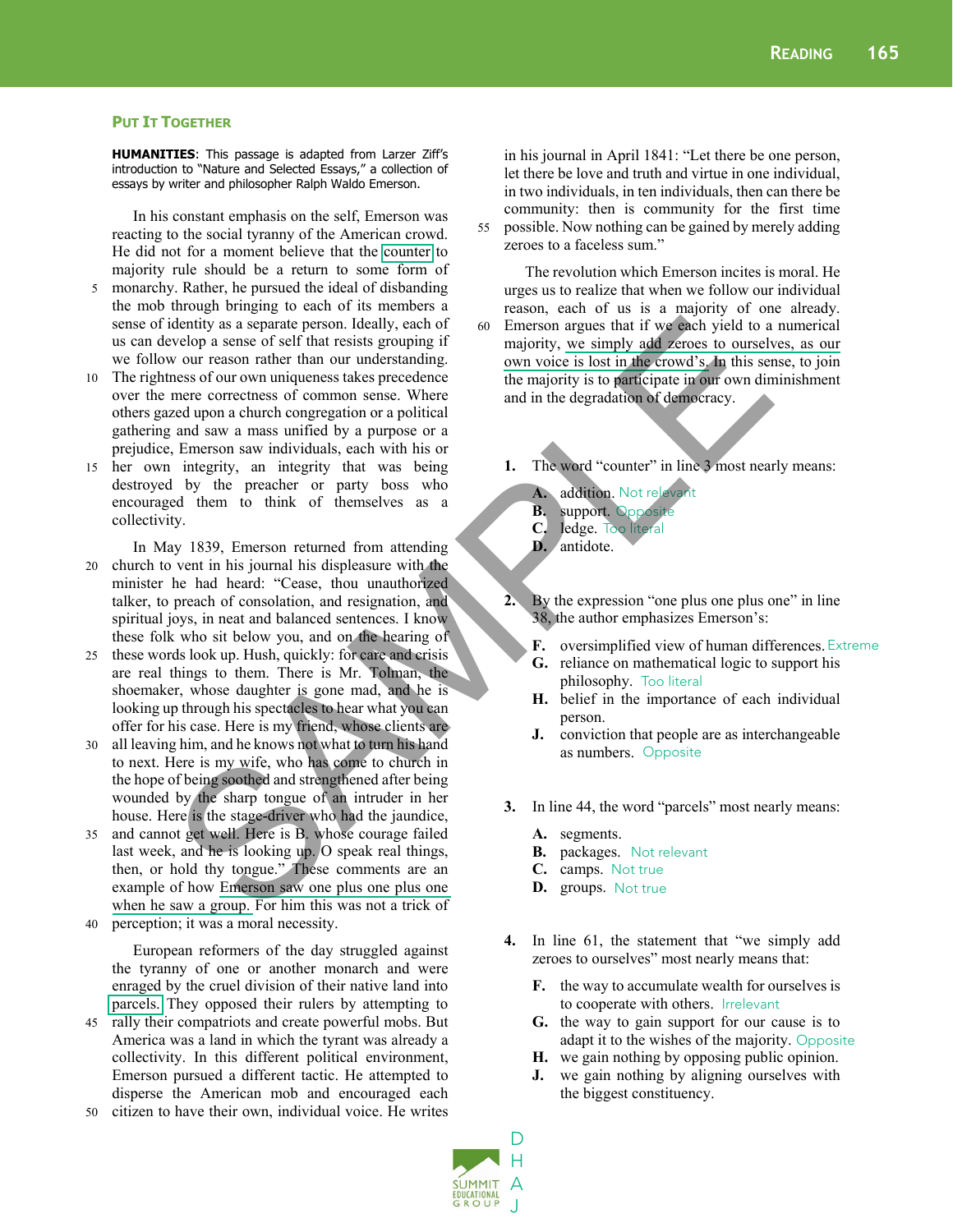## **Assessing the Perspectives**

 $\Box$  Objectively analyze each of the three perspectives. You can systematically examine the perspectives by identifying the interest, argument, and conclusion for each. The **interest** is what a person or group cares about. When considering issues, different people will have different concerns based on what matters most to them. Identify the underlying values or concerns that are the basis of the perspectives. Each perspective will take one consideration as a premise and argue as if it is the primary consideration.

The **argument** is the reasoning and logic that a perspective uses to justify its conclusion. Arguments connect details from the issues to a party's interest, showing how the issue affects the things the party values.

The **conclusion** is like a verdict, a decision on the point of conflict. The issues presented in the ACT essay prompts have no clear solution, but each perspective offers a generalized solution based on its main interest and supported by its argument. **argument** is the reasoning and logic that a perspective uses to justify its cond<br>uments connect details from the issues to a party's interest, showing how the iss<br>cts the things the party values.<br>**conclusion** is like a ve

 $\Box$  Judge the strengths and weakness of each of the perspectives. Identifying the interests, arguments, and conclusions will help focus your assessments.

**Consider the importance of the interests.** Some interests may be more critical than others. Ask yourself: Is this really what matter most when considering the main issue?

**Compare the strength of the arguments.** Some may be more reasonable than others. Determine if there are any logical errors, such as false assumptions. Ask yourself: Is there any other way to think about the interests of this perspective?

**Consider the effects and effectiveness of the conclusions.** Some solutions bring more problems or don't fully solve the issue. Also, some interests can be addressed with different conclusions.

Ask yourself: What is the best way to the problem that is mentioned in this perspective?

Students must first be able to objectively analyze perspectives. Have students identify the interest, argument, and conclusion for each perspective in essay prompts. Once students can skillfully analyze perspectives, they should learn how to use their analyses to craft their own arguments.

INTEREST: Interests are, put simply, what a person or group cares about. When considering issues, different parties will have different concerns based on what matters most to them. Students must be able to identify the underlying values that are the basis of arguments.

ARGUMENT: The argument is the reasoning that a perspective offers to justify its conclusion. Arguments connect details from the issues to a party's interest, showing how the issue affects the things the party values.

CONCLUSION: The conclusion is like a verdict, a decision on the point of conflict. The issues presented in the ACT essay prompts have no clear solution, but each perspective offers a generalized solution based on its main interest and supported by its argument.